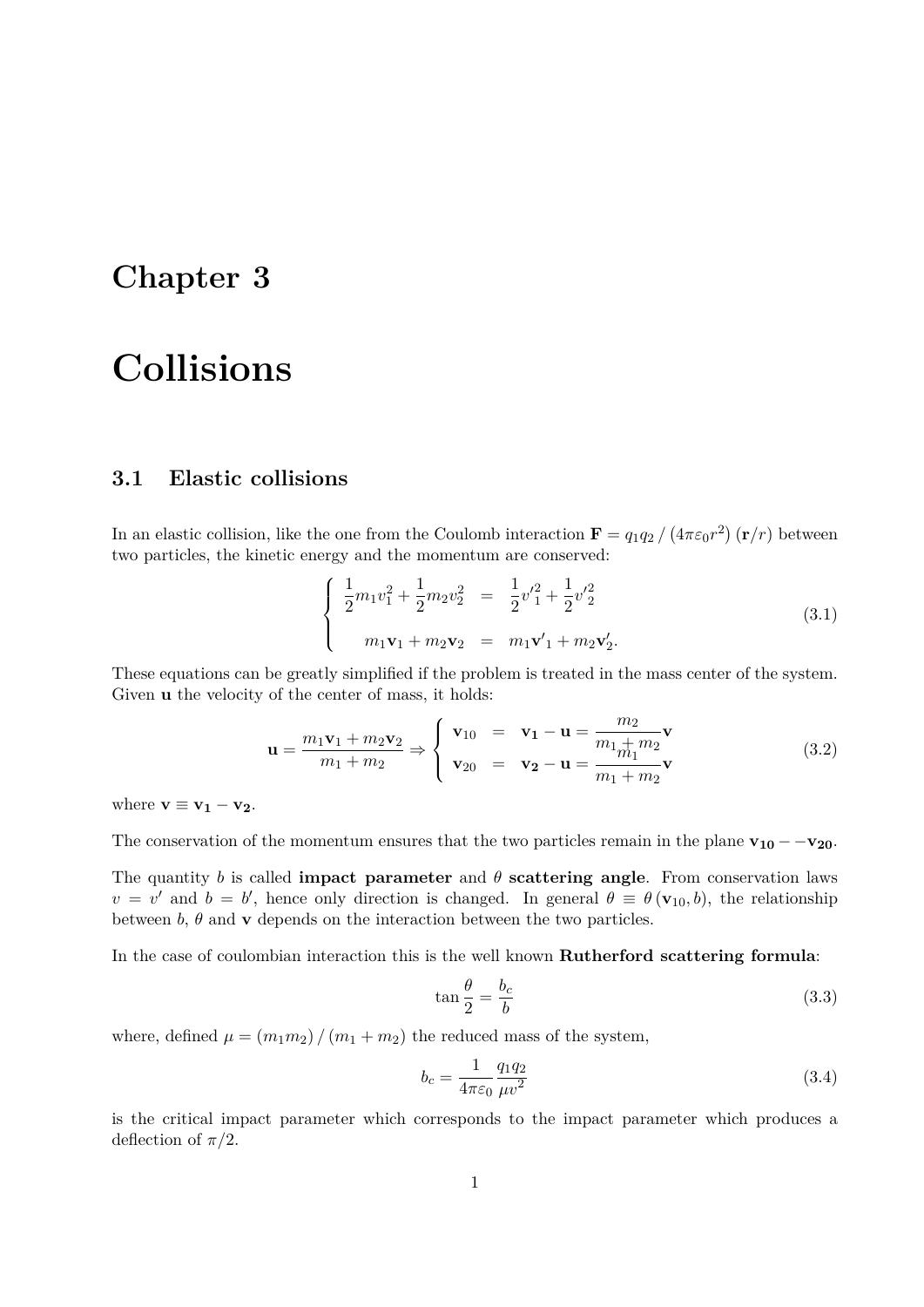



In order to evaluate the global effect of any interaction in a complex system, the scattering formula is rewritten in terms of *differential cross section*. The particles deflectd within an angle  $[\theta, \theta + d\theta]$ (corresponding to a solid angle  $d^2\Omega = \sin\theta d\theta \phi$ ) have an impact parameter  $\in [b, b + db]$ . We define

$$
\begin{cases}\n d\sigma &= 2\pi b |db| \\
 \left(\frac{d\sigma}{d^2\Omega}\right) &= \frac{2\pi b |db|}{\sin\theta d\theta d\phi};\n\end{cases}
$$
\n(3.5)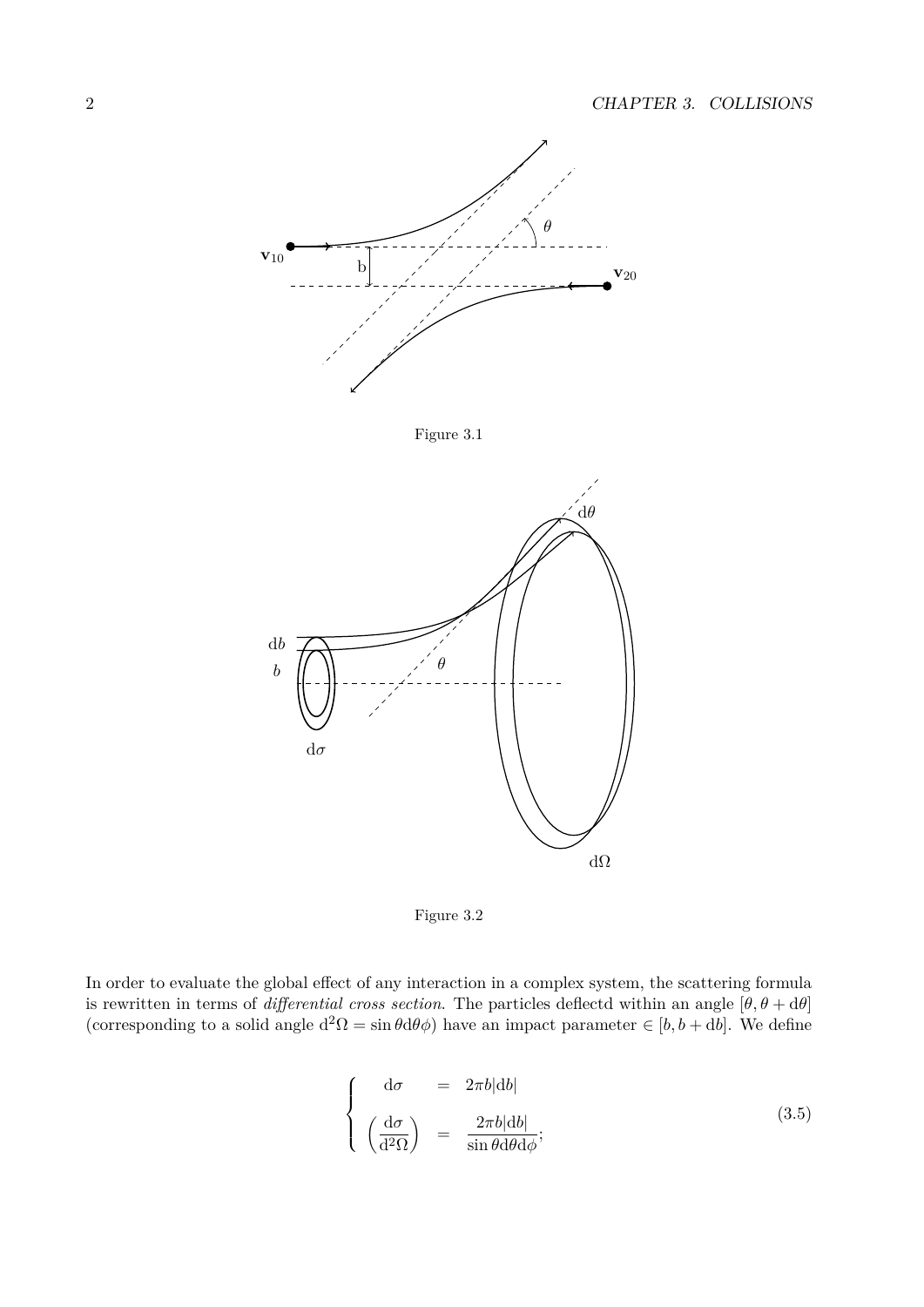since scattering is independent of  $\phi$  we can integrate  $d^2\Omega$  along  $d\phi$ :

$$
d\Omega = \int_0^{2\pi} d\phi \sin \theta d\theta = 2\pi \sin \theta d\theta, \qquad (3.6)
$$

and finally $1$ 

$$
\frac{d\sigma}{d\Omega} = \frac{2\pi b|db|}{2\pi |\sin(\theta)| d\theta|} = \frac{b}{\sin(\theta)} \left| \frac{db}{d\theta} \right|.
$$
\n(3.7)

From the Rutherford scattering formula we evaluate the *differential cross section for Rutherford scattering* or *coulombian cross section*:

$$
\frac{\mathrm{d}\sigma}{\mathrm{d}\Omega} = \frac{b_c^2}{4\sin\left(\theta/2\right)^4} \tag{3.8}
$$

### **3.2 Collisions in a plasma**

In a plasma, particles of different species undergo frequent collisions. As one can imagine, the probability for these collisions to occur must be related to the density of particles and to their velocity (hence the plasma temperature); this is qualitatively not different from the case of a gas.

Also interactions among components must have a role in the "thermalization" of the system, i.e. the process that brings the system to its equilibrium.

In a plasma different populations – with different masses and charge states – contribute differently and on disparate timescales the reach of equilibrium. This section is dedicated to a simple calculation that allows to determine the typical thermalization time span in a plasma.



Figure 3.3

In order to quantify the relative importance of different collisions we start by differentiating between *low angle collision, i.e.*  $\theta < \pi/2$  and *high angle collision, i.e.*  $\theta \ge \pi/2$ .

<sup>&</sup>lt;sup>1</sup> from sin<sup>2</sup>  $θ = 4 \tan^2(θ/2) / (1 + \tan^2(θ/2))^2$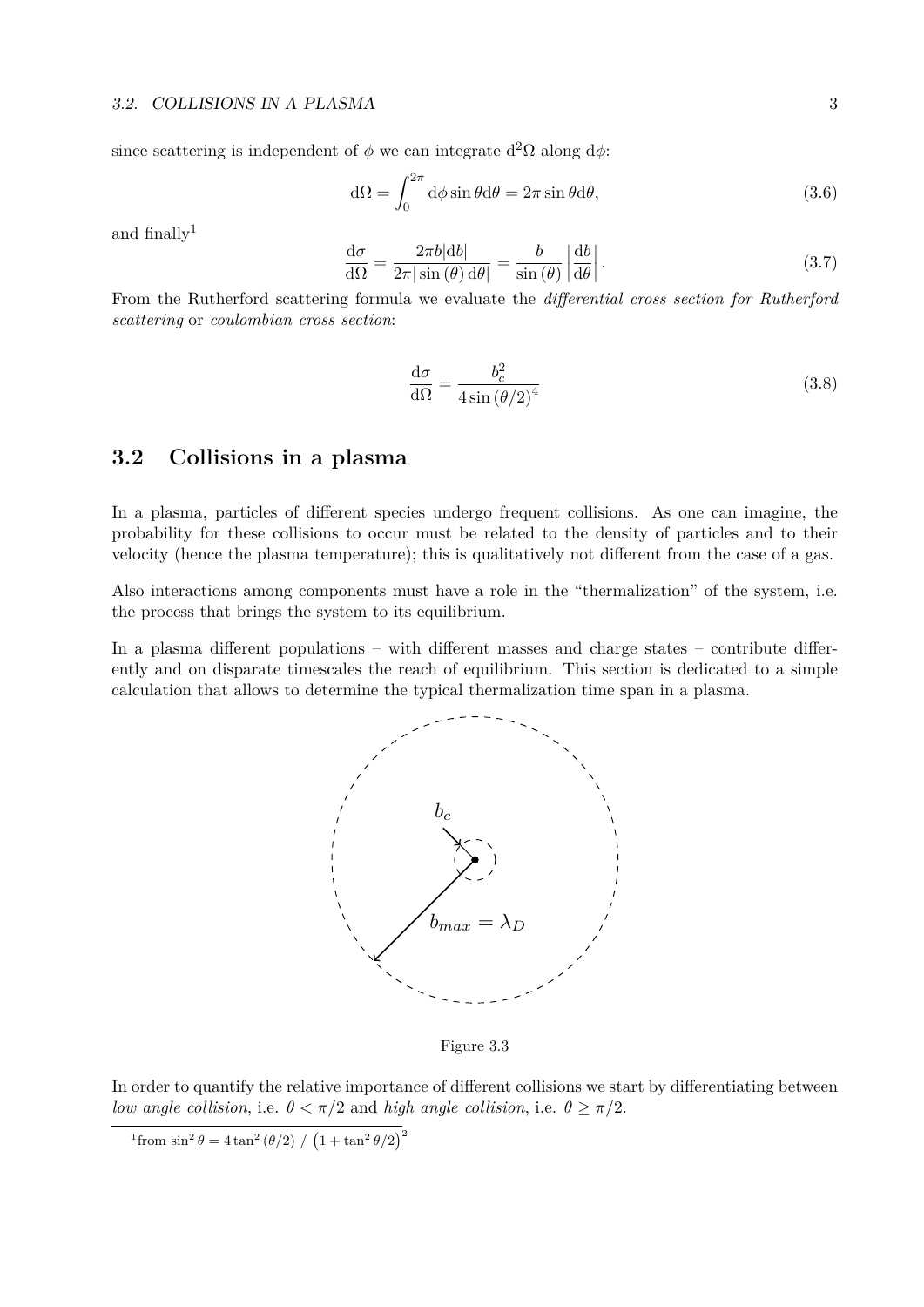#### **3.2.1 Small angle collisions**

We want here to quantify the timescale a particle needs to exchange energy in collisions where the scattering angle is  $\langle \pi/2 \rangle$ .

As one can notice in (3.8) the differential cross section diverges as  $\theta \to 0$  (i.e. for large impact parameters), hence it is necessary to put a higher limit to the impact parameter. The most natural choice is the Debye length,  $\lambda_D$  for one can expect that the scattering center will be effectively screened by electrons at larger distances.

Let's consider a particle propagating with  $v = v_x$ . We want to define the *mean free path* as the distance travelled by the particle before cumulating a total deviation of  $\theta_{total} = \pi/2$ .

In the absence of a fluid velocity, there is no reason, in thermal equilibrium, to observe a non void average velocity:

$$
\Delta v_x = \sum_{i}^{N} (\Delta v_x)_i = 0
$$
\n(3.9)

However, since the searched effect is a net energy transfer, the same discussion does not hold for squared deviation:

$$
(\Delta v_x)^2 = \left(\sum_{i=1}^N (\Delta v_x)_i\right)^2 = \sum_{i=1}^N (\Delta v_x)_i^2 + \sum_{j \neq k}^{1..N} (\Delta v_x)_j (\Delta v_x)_k.
$$
 (3.10)

Here we neglect off diagonal terms because we expect a low level of correlation between the separate collisions. Given the high quantity of expected collisions, the calculation can be carried out in terms of average deviation  $(\Delta v_x)^2_i$  $\binom{2}{i}$ , then for the total deviation:

$$
\langle \Delta v_x^2 \rangle = N \langle (\Delta v_x)_i^2 \rangle, \tag{3.11}
$$

where for a total deflection of  $\pi/2$  it should be

$$
\Delta v_x^2 = v^2 \tag{3.12}
$$

A single small angle collision is obtained by substitution in (3.11) of the Rutherford scattering formula (3.8), using the trigonometric identity  $\sin^2(\theta/2) = 4 \tan^2(\theta/2) / (1 + \tan^2(\theta/2))^2$ :

$$
(\Delta v_x)_i^2 = v^2 \sin^2 \theta = v^2 \frac{4 (b_0/b)^2}{\left[1 + (b_0/b)^2\right]^2}
$$
\n(3.13)

$$
= v^2 \frac{4 (b/b_0)^2}{\left[1 + (b/b_0)^2\right]^2}
$$
\n(3.14)

where  $(3.14)$  has been multiplied by  $(b/b_0)^4$ .

The average deviation is calculated on the ring surface 2*πb*d*b* of the possible impact parameters,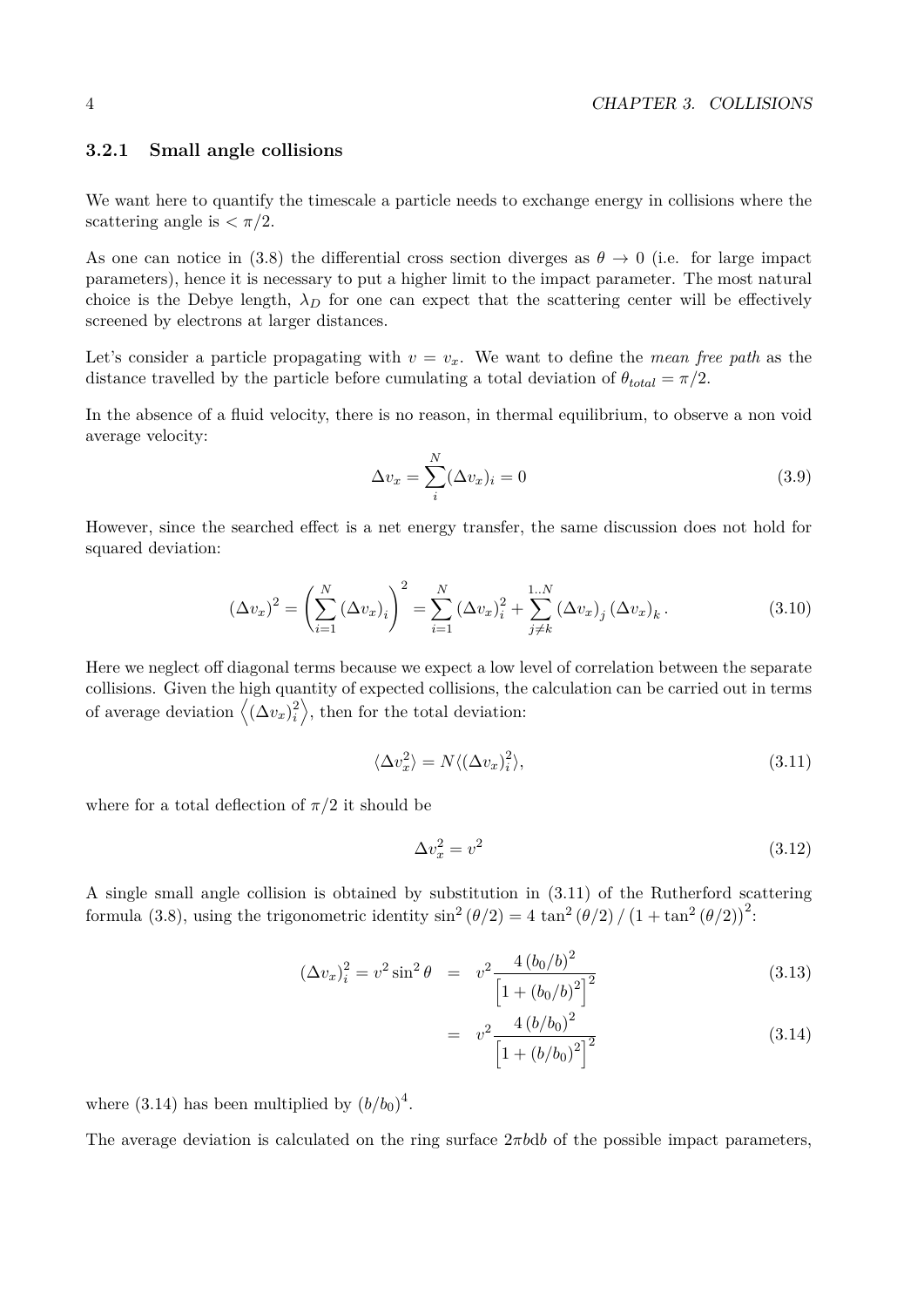#### 3.2. COLLISIONS IN A PLASMA 5

with inner radius  $b_c$  and outer radius  $\lambda_D$  (see Fig.3.2). This gives

$$
\langle (\Delta v_x)_i^2 \rangle = \frac{\int_{b_c}^{\lambda_D} 2\pi b v^2 \frac{4 (b/b_0)^2}{\left[1 + (b/b_0)^2\right]^2} db}{\int_{b_c}^{\lambda_D} 2\pi b db}
$$
(3.15)

$$
= \frac{b_c^2 \int_{b_c}^{\lambda_D} 4\pi v^2 \frac{1}{(b/b_c)^2} d(b/b_c)^2}{\int_{b_c}^{\lambda_D} 2\pi b \, db}
$$
(3.16)

$$
= \frac{8b_c^2 \pi v^2 \ln \left(\lambda_D / b_c\right)}{\int_{b_c}^{\lambda_D} 2\pi b \, \mathrm{d}b} \tag{3.17}
$$

The quantity  $\Lambda = \ln(\lambda_D/b_c)$  is termed *Coulombian logarithm*; it can be verified that, in a large range of plasma parameters,  $\Lambda \sim 10 - 20$ .

Defining now  $\lambda_c$  the mean free path before a total  $\pi/2$  deflection is obtained in *N* collisions, it must hold

$$
N = n\lambda_c \int_{b_c}^{\lambda_D} 2\pi b \, \mathrm{d}b \tag{3.18}
$$

where *n* is the plasma density. Finally from  $(3.11)$ ,  $(3.17)$  and considering  $(3.18)$  one gets:

$$
\lambda_c \simeq \frac{1}{8\pi n b_c^2 \Lambda} \tag{3.19}
$$

#### **3.2.2 Large angle collisions**

In order to compare the effect of large angle to small angle collisions it is enough to calculate  $\lambda_{\pi/2}$ , the *mean free path* for a single collision with a scattering angle  $\theta \geq \pi/2$ .

Considering  $\Delta v_x = v$  for a  $\pi/2$  deflection, for  $N_{\pi/2}$  it holds

$$
N_{\pi/2} = n\lambda_{\pi/2} \int_0^{b_c} 2\pi b \mathrm{d}b
$$
  
=  $n\lambda_{\pi/2} \pi b_c^2$  (3.20)

hence, setting  $N_{\pi/2} \equiv 1$ , we get

$$
\lambda_{\pi/2} = \frac{1}{n\pi b_c^2} \tag{3.21}
$$

which compared to  $\lambda_c$  (3.19) gives

$$
\lambda_{\pi/2} = 8\Lambda\lambda_c \tag{3.22}
$$

The factor 8 $\Lambda$  is in the order of  $\sim 100 - 200$  which; from (3.22) small angle collisions are far more effective on energy exchange than large angle collisions. Hence these last can safely be neglected. This fact is a consequence of the coulombian force being a long range potential.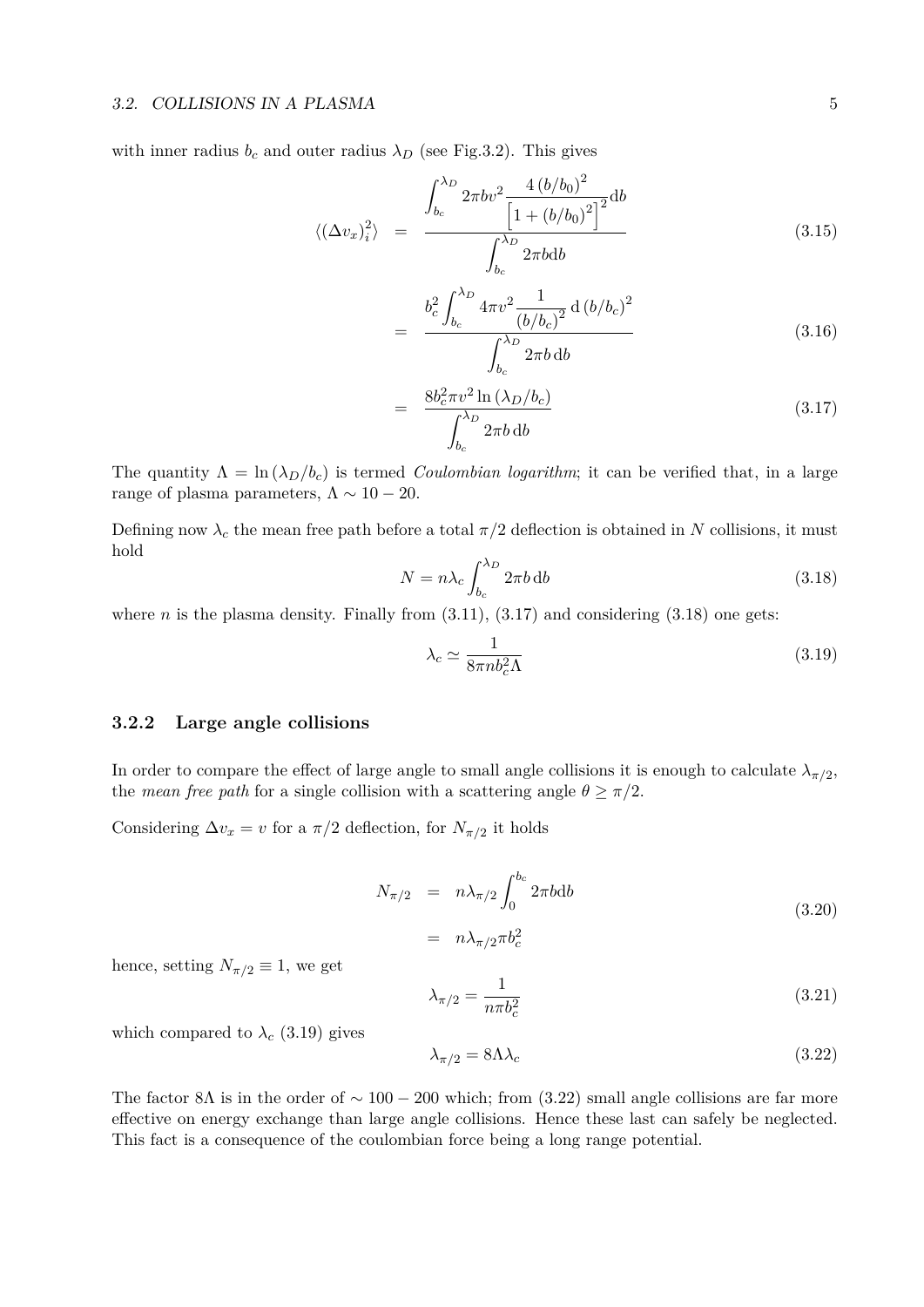#### **3.2.3 Collision time**

In a plasma where ions, mass *m<sup>i</sup>* , charge −*Ze*, and electrons, mass *me*, charge *e* are present, the following possible collisions are considered:

- 1.  $e^- e^-$
- 2.  $e^-$  ion
- $3.$  ion ion

In general, at the thermal equilibrium the plasma is isotropic: each velocity component has a zerocentered gaussian distribution (i.e. there is no preferential direction of motion, hence the average is zero!). Given *f* (*v*) the velocity distribution.



In most of the cases the thermal velocity  $v_t$  is very large compared to the fluid velocity  $u$ .

 $2/2$ 

 $1/2$ 

• For **electron-electron** collision,  $\mu = m_e/2$  and  $v = v_{te} = (2k_B T_e/m_e)^{1/2}$ , which gives:

$$
\tau_{ee} = \frac{\lambda_c}{v_{te}} = \frac{1}{\nu_{ee}} = \left[ \frac{n_e e^4 \Lambda}{\sqrt{2} \pi \varepsilon_0^2 m_e^{1/2} \left( k_B T_e \right)^{3/2}} \right]^{-1} \tag{3.23}
$$

• For **electron-ion collisions**,  $\mu \simeq m_e$  and  $v \simeq v_e = v_{te} = (2k_B T_e/m_e)^{1/2}$  at the equilibrium, hence the characteristic collision time can be evaluated as:

$$
\tau_{ei} = \frac{\lambda_c}{v_{te}} = \frac{1}{\nu_{ei}} = \left[ \frac{n_e Z^2 e^4 \Lambda}{4 \sqrt{2} \pi \varepsilon_0^2 m_e^{1/2} (k_B T_e)^{3/2}} \right]^{-1} \tag{3.24}
$$

$$
(3.29)
$$

$$
\propto \frac{(k_B T_e)^{3/2} m_e^{1/2}}{n_e e^4}.\tag{3.26}
$$

• With analogous considerations for **ion-ion collisions**,  $\mu = m_i/2$  and  $v = v_{ti} = (2k_B T_i/m_i)^{1/2}$ , hence:

$$
\tau_{ii} = \frac{\lambda_c}{v_{ti}} = \frac{1}{\nu_{ii}} = \left[ \frac{n_i Z^4 e^4 \Lambda}{\sqrt{2} \pi \varepsilon_0^2 m_i^{1/2} \left( k_B T_i \right)^{3/2}} \right]^{-1} \tag{3.27}
$$

$$
(3.28)
$$
\n
$$
(k_B T_i)^{3/2} m_i^{1/2}
$$
\n(3.29)

$$
\propto \frac{(n B T_i)^{-1} m_i}{n_i e^4}.
$$
\n(3.29)